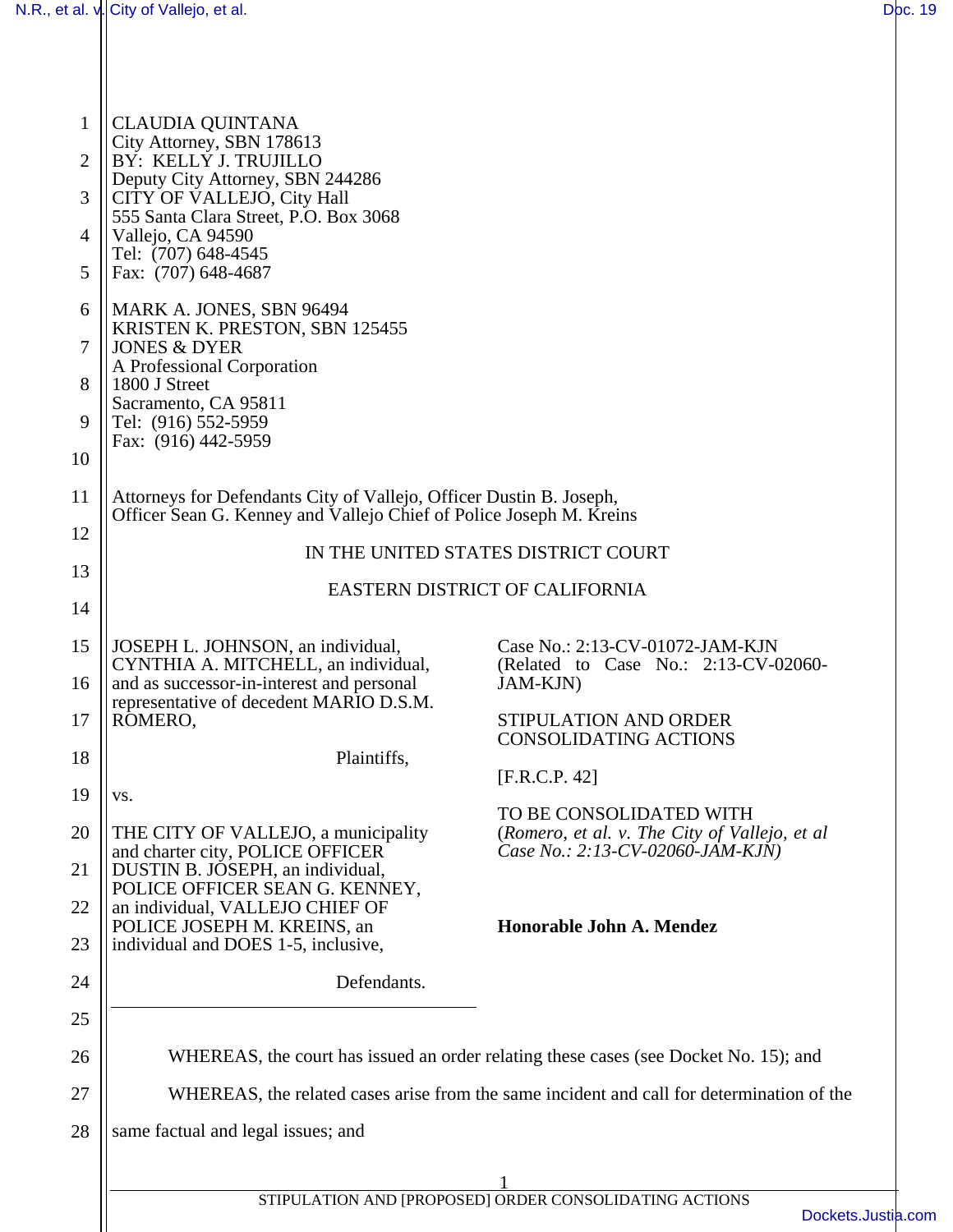| $\mathbf{1}$   | WHEREAS, plaintiff Mitchell in case number 2:13-CV-01072-JAM-KJN and Romero,                           |  |  |
|----------------|--------------------------------------------------------------------------------------------------------|--|--|
| $\overline{2}$ | plaintiff in the related case, each claim to be the sole surviving heir of Mario Romero with respect   |  |  |
| 3              | to survivor claims alleged on Romero's behalf and wrongful death claims on their own behalf; and       |  |  |
| 4              | WHEREAS, pursuant to statute, in California individuals with standing to pursue survival               |  |  |
| 5              | actions are expressly limited to the duly appointed personal representative of the decedent's estate   |  |  |
| 6              | or, if none, decedent's successor-in-interest (California Code of Civil Procedure section 377.30) and  |  |  |
| 7              | wrongful death actions in California are similarly controlled by statute, standing is limited pursuant |  |  |
| 8              | to California Code of Civil Procedure section 377.60 and an action for wrongful death is a "single     |  |  |
| 9              | joint individual action"; and                                                                          |  |  |
| 10             | WHEREAS, if the related cases are heard and decided separately inconsistent verdicts may               |  |  |
| 11             | result,                                                                                                |  |  |
| 12             | THE PARTIES HEREBY STIPULATE AND AGREE that, subject to court approval, the                            |  |  |
| 13             | related cases be consolidated pursuant to Federal Rules of Civil Procedure 42 for all purposes,        |  |  |
| 14             | including trial.                                                                                       |  |  |
| 15             | Dated: February 21, 2014<br><b>BOWLES &amp; VERNA LLP</b>                                              |  |  |
| 16             |                                                                                                        |  |  |
| 17             | By: /s/ Lawrence D. Goldberg<br><b>MICHAEL P. VERNA</b>                                                |  |  |
| 18             | <b>LAWRENCE D. GOLDBERG</b><br>Attorneys for Plaintiffs JOSEPH L. JOHNSON                              |  |  |
| 19             | and CYNTHIA A. MITCHELL, individually<br>and as successor-in-interest and personal                     |  |  |
| 20             | representative of decedent MARIO D. S. M.                                                              |  |  |
| 21             | <b>ROMERO</b>                                                                                          |  |  |
| 22             |                                                                                                        |  |  |
| 23             |                                                                                                        |  |  |
| 24             |                                                                                                        |  |  |
| 25             |                                                                                                        |  |  |
| 26             |                                                                                                        |  |  |
| 27             |                                                                                                        |  |  |
| 28             |                                                                                                        |  |  |
|                |                                                                                                        |  |  |
|                | STIPULATION AND [PROPOSED] ORDER CONSOLIDATING ACTIONS                                                 |  |  |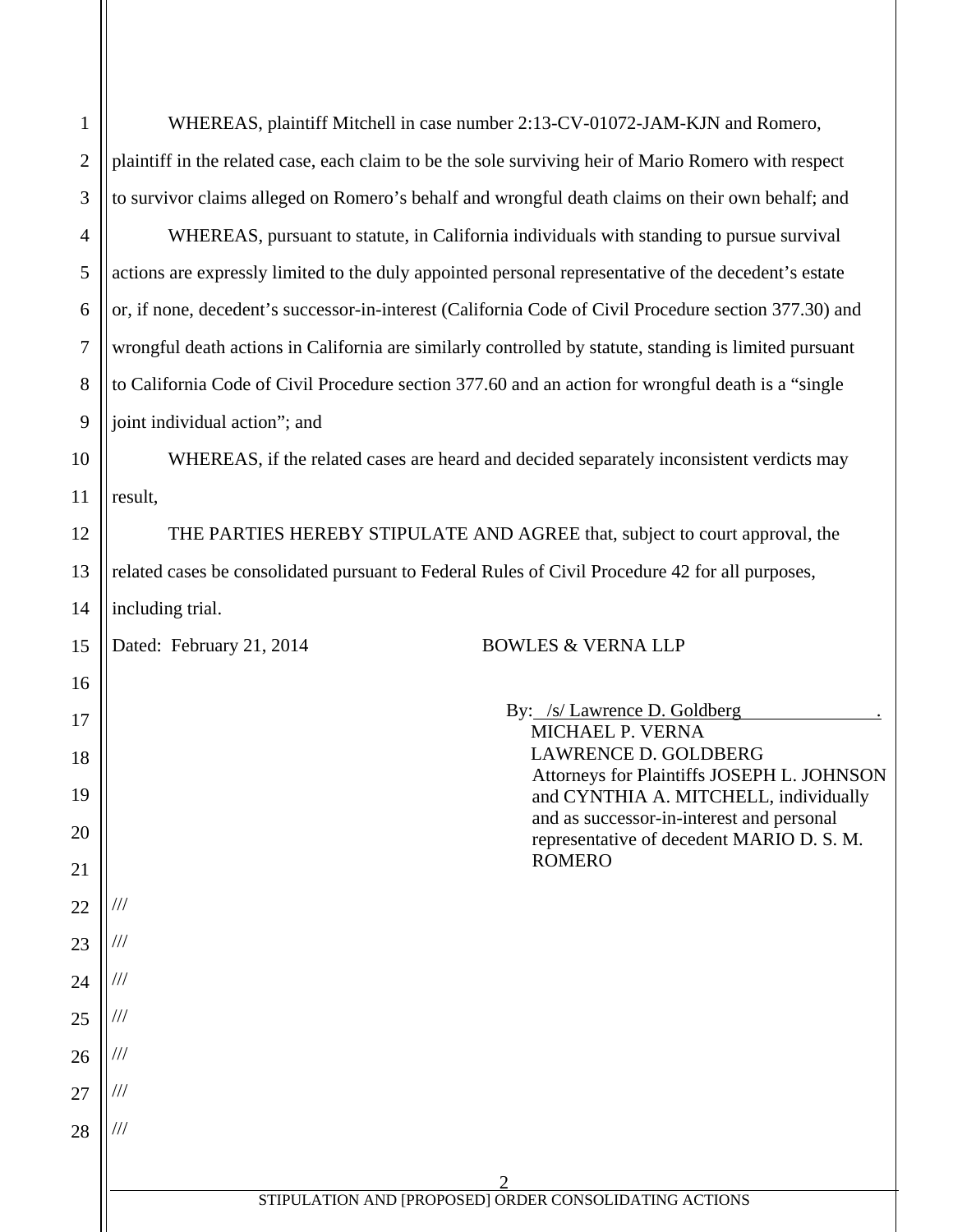| 1        | Dated: February 21, 2014                                    | THE HALEY LAW OFFICES, P.C.                                                                             |
|----------|-------------------------------------------------------------|---------------------------------------------------------------------------------------------------------|
| 2        |                                                             |                                                                                                         |
| 3        |                                                             | By: /s/ Matthew D. Haley<br><b>MATTHEW D. HALEY</b>                                                     |
| 4        |                                                             | <b>FULVIO F. CAJINA</b><br>Attorneys for Plaintiffs NXXXXXX RXXXXX,                                     |
| 5        |                                                             | a minor, by and through her guardian ad litem,                                                          |
| 6        |                                                             | NATASHA STEPHENS, individually and<br><b>Successor in Interest to Decedent MARIO</b>                    |
| 7        |                                                             | ROMERO; CYNQUITA MARTIN,<br>individually and as guardian ad litem for                                   |
| 8<br>9   |                                                             | DXXXXX MXXXXX, and DXXXXX<br>MXXXXX, both minors,; AHN KHE HARRIS,<br>individually; and AHN LOC HARRIS, |
| 10       |                                                             | individually                                                                                            |
| 11       |                                                             |                                                                                                         |
| 12       | DATE: February 21, 2014                                     | <b>CITY OF VALLEJO ATTORNEY</b>                                                                         |
| 13       |                                                             |                                                                                                         |
| 14       |                                                             | By: /s/ Kelly Trujillo                                                                                  |
| 15       |                                                             | <b>CLAUDIA QUINTANA</b>                                                                                 |
| 16       |                                                             | <b>KELLY TRUJILLO</b><br>Attorneys for Defendants City of                                               |
|          |                                                             | Vallejo, Officer Dustin B. Joseph,<br>Officer Sean G. Kenney and Vallejo                                |
| 17<br>18 |                                                             | Chief of Police Joseph M. Kreins                                                                        |
| 19       |                                                             |                                                                                                         |
| 20       | DATE: February 21, 2014<br><b>JONES &amp; DYER</b>          |                                                                                                         |
| 21       |                                                             |                                                                                                         |
| 22       |                                                             | By: /s/ Mark A. Jones<br>MARK A. JONES                                                                  |
| 23       |                                                             | <b>KRISTEN K. PRESTON</b>                                                                               |
| 24       |                                                             | Attorneys for Defendants City of<br>Vallejo, Officer Dustin B. Joseph,                                  |
| 25       |                                                             | Officer Sean G. Kenney and Vallejo<br>Chief of Police Joseph M. Kreins                                  |
| 26       |                                                             |                                                                                                         |
| 27       |                                                             |                                                                                                         |
| 28       |                                                             |                                                                                                         |
|          |                                                             |                                                                                                         |
|          | 3<br>STIPULATION AND [PROPOSED] ORDER CONSOLIDATING ACTIONS |                                                                                                         |
|          |                                                             |                                                                                                         |